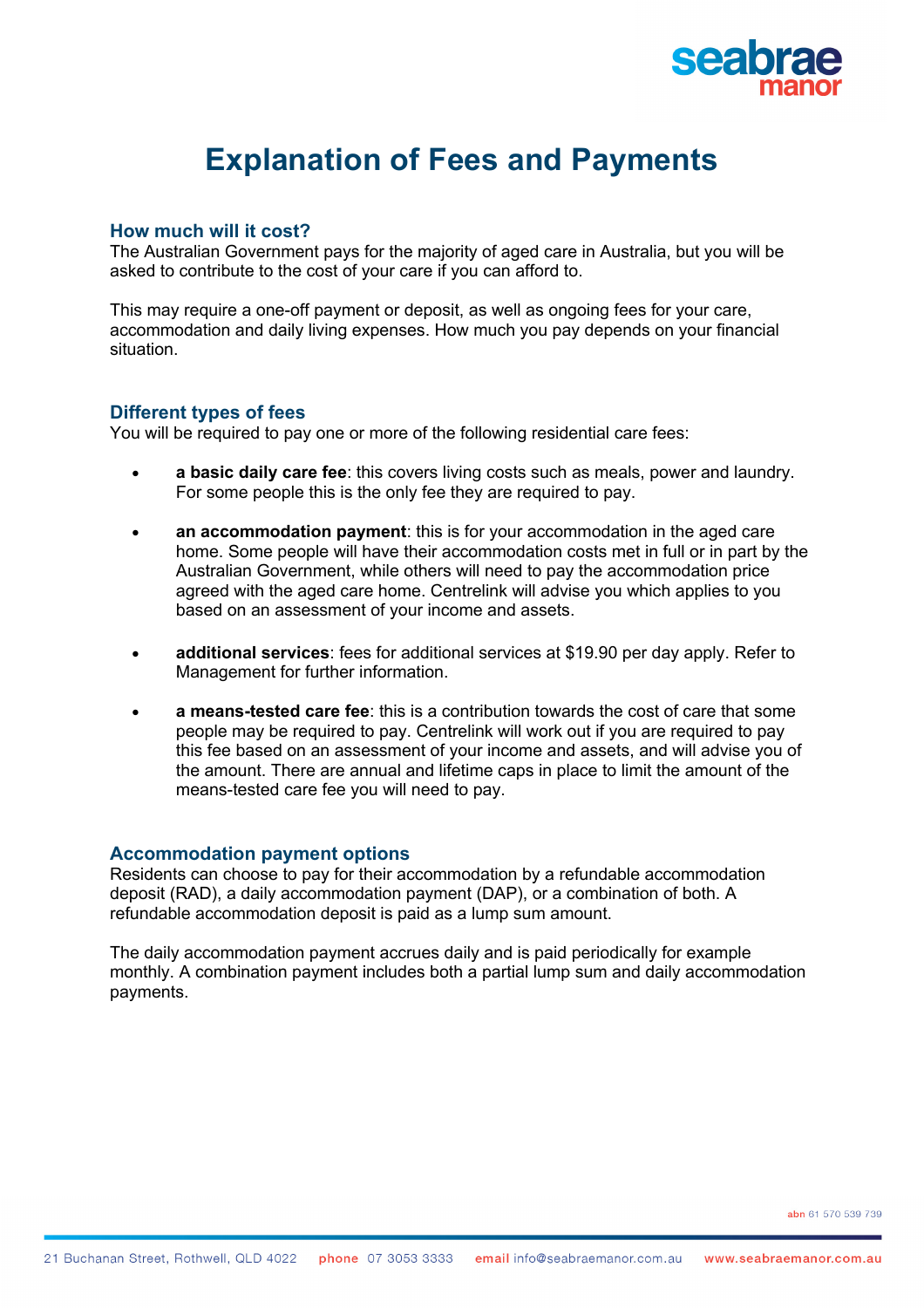

## **Refundable Accommodation Deposit (RAD)**

A refundable accommodation deposit is a lump sum payment by a resident for entry into an aged care home and is like an interest free loan to Seabrae Manor Aged Care Living. RAD amounts are published on www.myagedcare.gov.au or www.seabraemanor.com.au. RAD amounts vary and are dependent of factors such as suite type, features, and availability. The amount you are asked to pay in the form of a RAD may also be restricted by the level of your assets.

A resident has up to six months from the date of entry to pay the RAD. Interest will be calculated on unpaid RAD's at the current government legislated interest rate from the admission date.

The RAD is fully refunded when a resident leaves the home (less any amounts you have agreed to have deducted).

A RAD will be refunded within 14 days from the date of discharge or on the date of discharge if sufficient notice has been provided. If a resident is deceased, the RAD will be refunded within 14 days of receipt of a certified copy of probate.

### **Daily Accommodation Payment (DAP)**

A daily accommodation payment is similar to a rental-type payment system. The resident can choose to pay as a daily payment instead of, or in combination with a RAD.

You may also be required to pay a DAP if the amount of the RAD that you are able to pay is limited by your assets.

The DAP is calculated by multiplying the RAD (or the unpaid portion of the RAD) by the interest rate set by the government (currently 4.07% per annum)/365 days (/100).

For example, \$350,000 x 4.07% 365 / 100 = \$39.03 DAP per day

> Or a combination payment at 50% of the price by the RAD being \$175,000 and 50% of the price by the DAP being \$19.51 per day.

This Maximum Permissible Interest Rate (MPIR) is effective from 1 April 2022 and is reviewed quarterly by the government. However, the rate that will apply to you will be fixed from your date of entry to the home.

These payments are not refundable when you leave the home.

If you are assessed as being a partially supported resident by the government, you may be required to pay a smaller accommodation payment either as a lump sum or daily fee. These payments are determined by the government and referred to as Refundable Accommodation Contribution (RAC) or Daily Accommodation Contribution (DAC).

abn 61,570,539,739